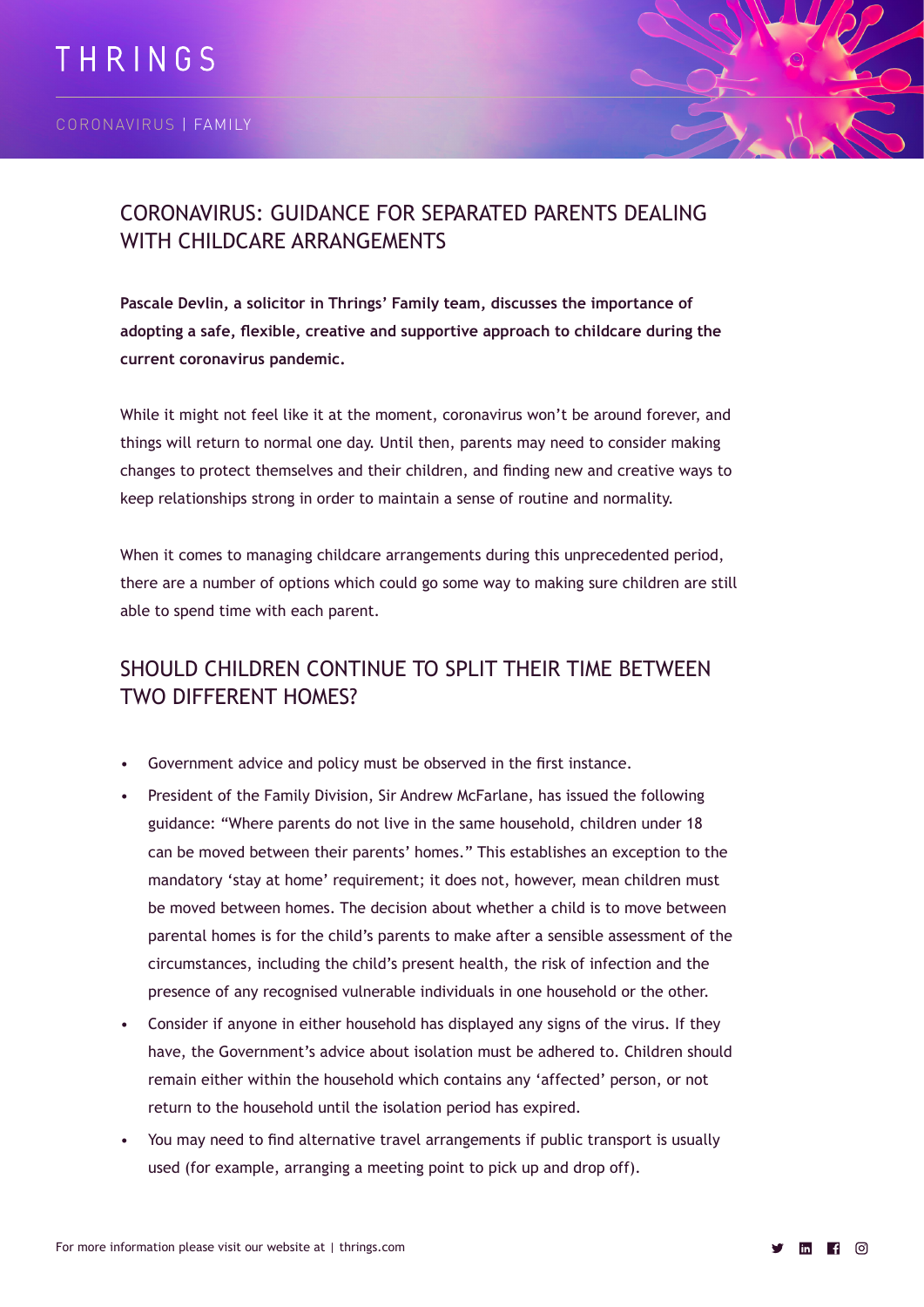

## WHAT TO DO IF USUAL CHILDCARE ARRANGEMENTS CANNOT TAKE PLACE

- Be sensible. If you have any concerns that someone in either household has been exposed to coronavirus, observe Government policy.
- Remember that your children will be used to the routine of seeing each parent at specific points in time. Although physical contact might not be possible over the coming months, think of ways in which each parent can facilitate other forms of contact.
- Make the most of technology and use services such as FaceTime, WhatsApp and Skype to speak and, importantly, see one another.
- Stick to the usual pattern of contact as much as possible and replace physical contact with talking on the phone.
- Be flexible. If normal arrangements can't take place, ensure they are reinstated as soon as it is safe to do so. You may need to change the days or evenings children spend with each parent if, for example, one parent is a key worker. Work together so that the children are able to spend as much quality time as they normally would with the other parent.
- Can you make contact arrangements fit with Government advice? For example, 14 days with one parent and 14 days with the other. This will really depend on what levels of contact were in place prior to coronavirus; and it is only likely to apply to households where children spend 50% of their time with each parent.
- Where it isn't possible for children to spend physical time with the other parent, think about crediting the time to when Government restrictions are lifted.

#### WHAT IF I HAVE A COURT ORDER?

- Court orders have conditions attached to them, meaning they can be enforced. Given this is a national emergency, however, it could be reasonable to deviate from the terms of the order.
- Try to agree between you how the terms of the order should be changed and remember it is in a child's best interest to spend time with each parent.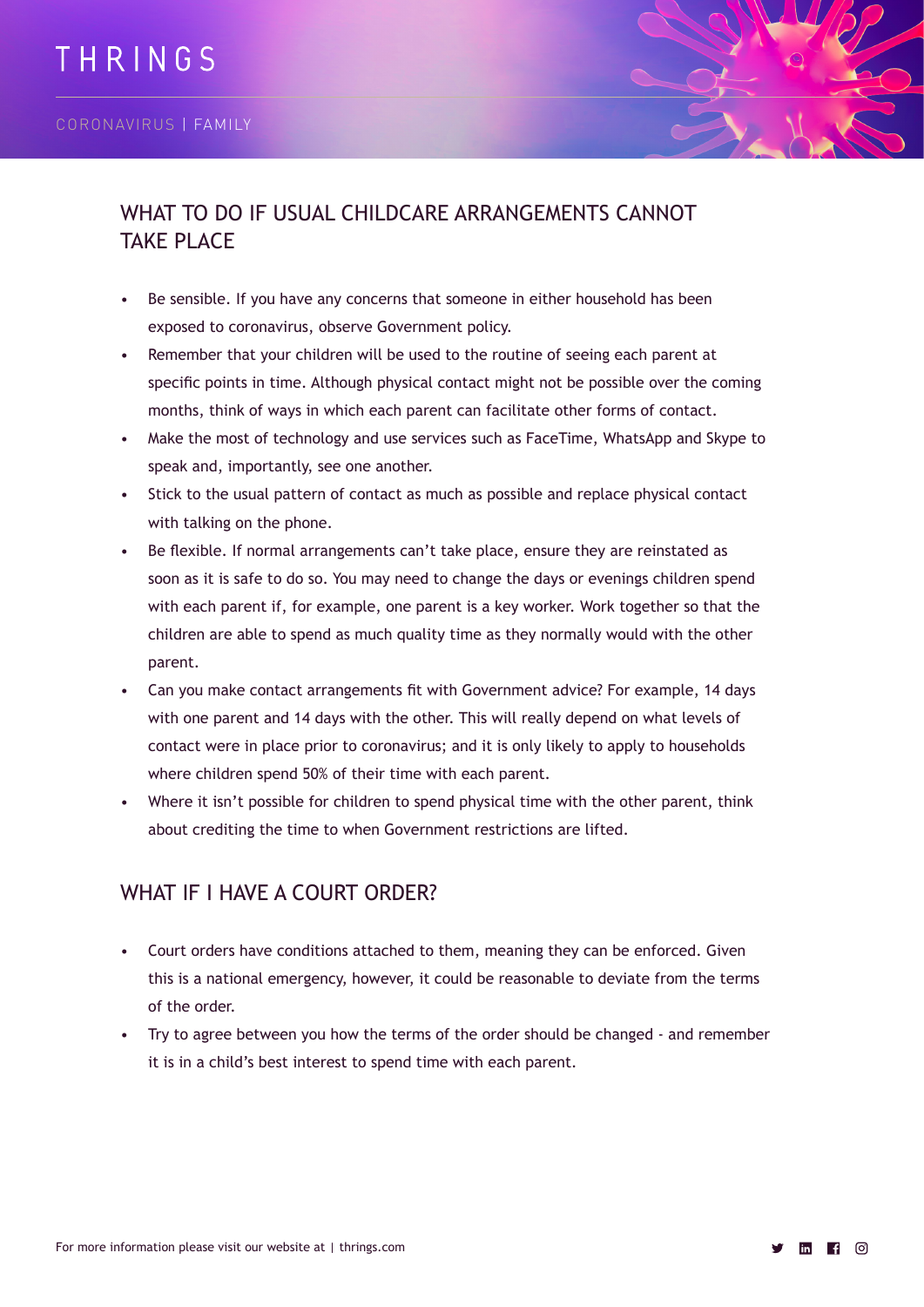

#### COMMUNICATION IS KEY

- Many children may feel anxious about coronavirus and what it might mean for their ability to spend time with each of their parents. It is important to reassure children while not overpromising what the outcome might be. There are many online resources aimed specifically at explaining the effects of coronavirus to children.
- When talking to children about how their usual schedule may change, try as much as possible to present a united front. Explain that things may need to change for a while, but there are lots of fun ways of keeping in contact. Remind them you are always at the end of a phone.
- Parents may have concerns about the potential exposure children have while at the other parent's home. Make sure you are both on the same page when it comes to spending time outdoors and general hand hygiene.
- Consider that the other parent may be anxious. Be understanding and remember these are unprecedented times and not a case of the other parent deliberately trying to be obstructive. Ask the other parent what their concerns are, and seek ways to address and mitigate against them.
- Is there any way you can help? Could you suggest sharing the load when it comes to homeschooling and possibly setting up a virtual classroom?

# WHAT ABOUT UPCOMING COURT HEARINGS?

- Courts are working to set up telephone and video link hearings. However, they are having to prioritise more urgent cases. Your hearing could therefore be moved to a different date.
- Remember to stay calm and measured.
- This is not the fault of the other parent, so try not to show any anger towards them.
- Keep an eye on post and emails for updates from the court.